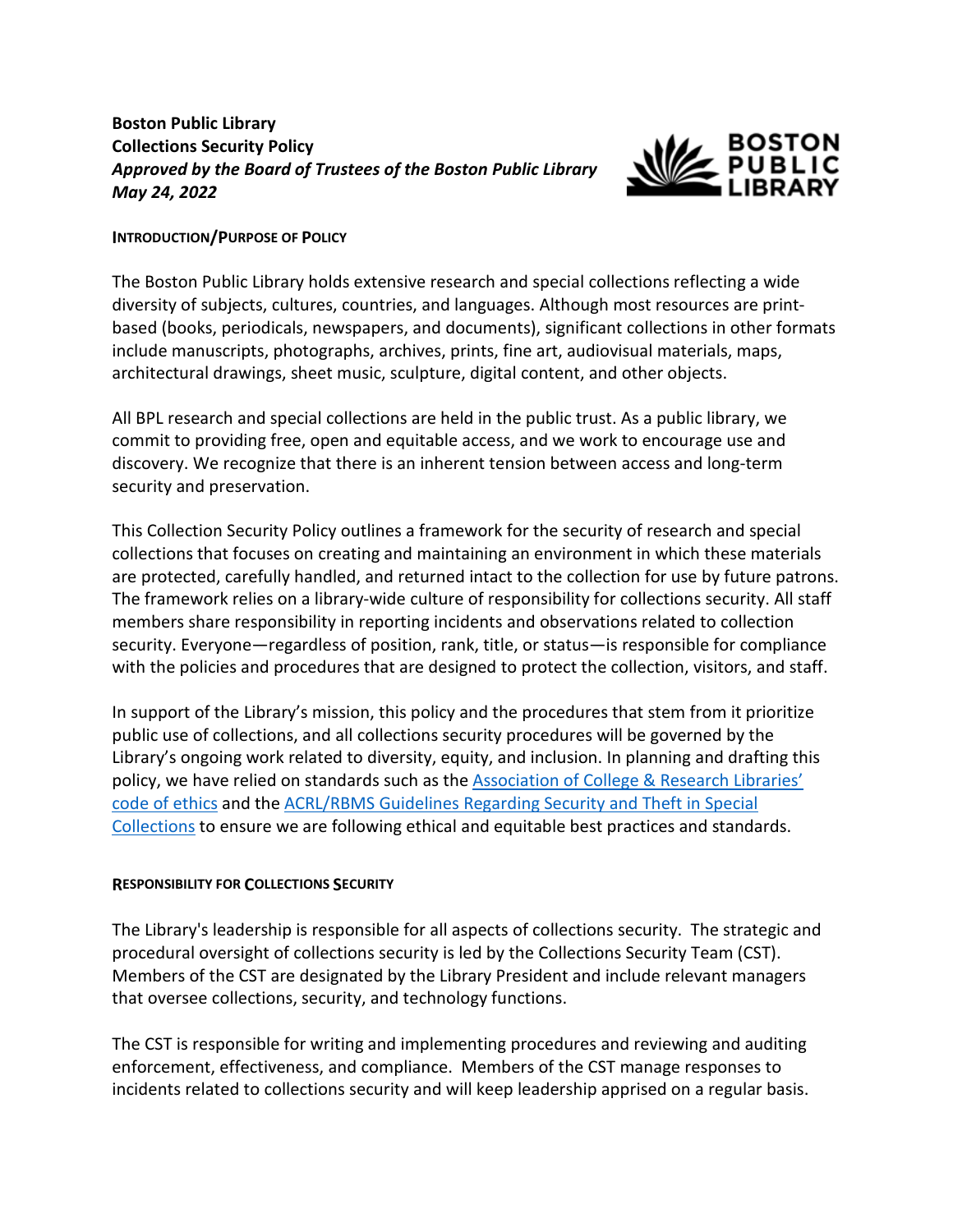The CST also reviews the Library's emergency response plans and provides direction on procedures that pertain to collections security.

For this policy to be effective, there needs to be a widespread understanding across all Library departments of the importance of collections security. To this end, the Library is responsible for making employees aware of and providing training on collections security policies and procedures. Staff are responsible for the implementation and execution of policies and procedures developed by the Library and the CST.

### **INSTITUTIONAL COMMITMENT**

The Library commits to allocating resources, routine auditing and maintenance of existing technologies, and exploring and implementing new solutions to deliver the level of collections security outlined in this policy.

The library is responsible for the upkeep of all security infrastructure. Security infrastructure throughout the system is serviced routinely as a procedure to verify adequate function. The Collections Security Team is responsible for reviewing this policy every two years and updating as needed.

## **SECURITY OF DIGITAL COLLECTIONS**

In addition to physical holdings, collections security applies to digital collections materials in the Library's care. It also pertains to metadata about library collections stored in digital form. The security of digital files and records relies on designated levels of access—including the ability to upload, download, and edit files or metadata—as well as clearly defined roles and appropriate privileges for staff or patrons.

The CST will work in an advisory capacity with stakeholders, relevant library departments, and the Information Technology team to provide guidance on security-related procedures, including maintaining backups and preservation copies of digital assets; periodic auditing of files and records; establishing criteria for evaluating vendor security practices; and the protection of the library's networks, servers, applications, and other infrastructure components related to the management of digital assets from unauthorized access.

### **ACCESS TO COLLECTIONS AND SPACES**

Collections are found in both public and staff-only spaces. Access may be limited based on the way the space is used: for example, offices and collections storage areas are accessible only to staff. Access may also be limited by day and time: for example, patrons can access public spaces during normal operating hours or during events.

The Library relies on defined levels of access to spaces for security. The CST works with stakeholders to determine access levels to each space. Physical and/or electronic access to